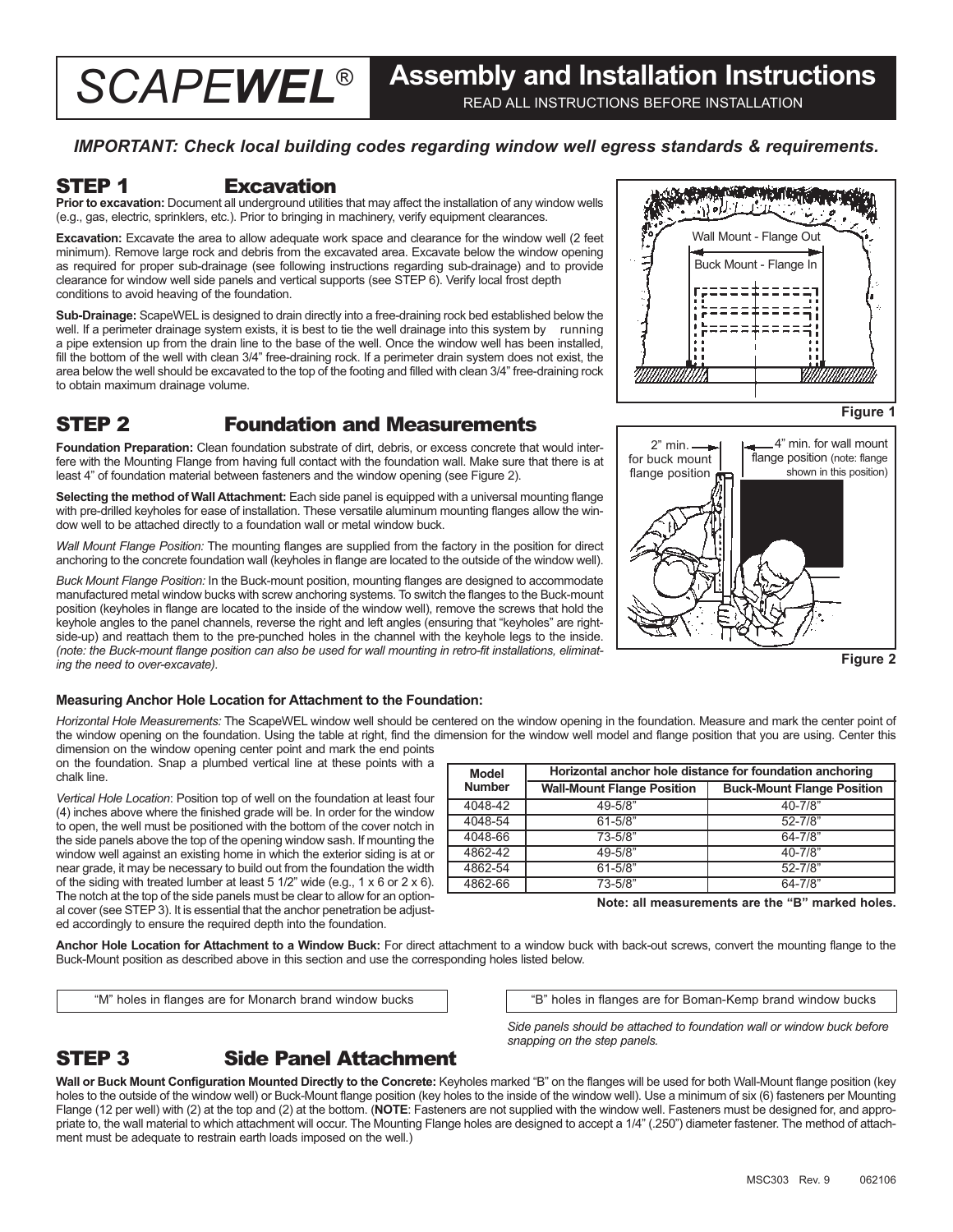Embedment into the wall surface must be adequate to fully secure the fastener, but shall not be less than 1.5" penetration. Individual fasteners should have an ultimate load tensile capacity (pullout) of at least 1,800 pounds, or a working load tensile capacity of 450 pounds. Ultimate load shear capacity (bending) should be at least 1,700 pounds, or a working load shear capacity of 425 pounds (based on 3000 psi wall material). Wall materials less than 3000 psi may require deeper embedment to achieve required pullout and bending values. Seal/waterproof holes with an exterior grade structural adhesive when anchoring into hollow core masonry units. Attach a 12" horizontal brace under each side panel (see Figure 5). (**Note:** Brace not supplied with window well, use 2x4 or 2x6 lumber.)

## **Buck Mount Configuration Mounted to Metal Window Pouring Bucks with Back-Out Screws:**

Use all back-out screws available on the buck. If the top and bottom holes extend above and below the buck use fasteners as indicated for wall mounting and secure the very top and the very bottom of the side panel flanges directly to the foundation wall. There must be a minimum of six (6) attachment points per flange including those provided on the window buck.

# STEP 4 Attaching the Step Sections:

Step sections have open slots at each end which snap onto the protruding tabs located on the side panels. Push the step into the notches above the tabs (both sides at the same time), and force the step slots over the panel tabs until the step "snaps" into place (see Figure 3). Use (2) 2-1/2" long plated deck screws (four per step panel) to cross-pin the steps to the side panels at each step/side panel connection (see Figure 4) (**Note:** Screws not supplied with window well). Reference the pre-marked locations for cross pinning. This will ensure that the step will not detach during backfilling.

## STEP 5 Assembly Bracing:

In addition to the horizontal side bracing mentioned in STEP 3, vertical bracing must be provided to prevent the well from pulling away from the foundation during backfilling. Use (2) wood T-braces measured to fit vertically from firm soil at the bottom of the excavated opening to where the bottom step attaches to the side panels (see figure 5).

In order for the optional cover to fit, the ScapeWEL window well must be installed within a one inch (1") overall tolerance. Proper cross bracing prior to backfilling will ensure that the well will be square. Using a 2 x 4 as a guide, add both diagonal measurements and divide by two to obtain the desired diagonal brace length. After cutting the first diagonal brace and placing it above the second step, recheck the second diagonal for length before cutting. The two 2 x 4 cross braces must be the same length. Place the second diagonal brace on top of the first (see Figure 5). (**NOTE:** Braces not supplied with window well, use 2 x 4 or 2 x 6 lumber.)

# STEP 6 Backfilling:

If sandy soil exists, line the opening with a permanent barrier (such as house wrap) to restrict sand from washing into rock. **FAILURE TO PROPERLY BACKFILL WILL VOID WARRANTY**

**OUTSIDE of Well:** Backfill evenly by hand on all sides as the hole is filled in; Do not do one side at a time. Always use 3/4" clean free-draining rock or A6 stone completely around the well at least 12" in width to isolate the well from the earth. Fill area to within 4" of top step panel. This will keep window well movement to a minimum during cold weather freeze/thaw conditions and settling soil. Do not use expansive soils, frozen soils, material that has debris, or organic material.

**INSIDE of Well:** Place the free-draining rock in the bottom of the well to within 1" of the window sill as described in Step 1 (Sub-drainage). Make sure that the free draining rock fills the space directly under the side panels to the bottom of the excavation to provide additional support. Do not settle material around the well with water. Place planting soil or free draining rock between steps by hand. Note: Sides and steps are provided with a slight curvature that may straighten after backfilling which is normal and acceptable.

## General Care and Maintenance:

The exposed surfaces can be cleaned with a mild nonabrasive cleaner and potable water. Follow manufacturer's limitations noted on the cleaner to make sure that polyethylene is an acceptable surface. ScapeWEL window wells are finished building product and must be protected from damage during the remaining construction process. All construction equipment must be kept 2 feet away from the well during construction.



**Figure 3**







**Figure 5**

# Window Well Models:

| <b>Model</b> | No. of<br><b>Tiers</b> | <b>Inside</b><br>Width | <b>Projection From</b><br><b>Foundation</b> | <b>Height* of Side Panels</b> |                       | <b>Extension</b> |                   |                   | Maximum Width of Opening   Optional Cover Models |                     |
|--------------|------------------------|------------------------|---------------------------------------------|-------------------------------|-----------------------|------------------|-------------------|-------------------|--------------------------------------------------|---------------------|
|              |                        |                        |                                             | <b>Standard</b>               | <b>With Extension</b> | Model No.        | <b>Wall Mount</b> | <b>Buck Mount</b> | <b>Dome</b>                                      | <b>Metal Gratel</b> |
| 4048-42      | ົ                      | 42"                    | 41"                                         | 48"                           |                       |                  | 42"               | 38"               | 4042C                                            | CG1                 |
| 4048-54      | 2                      | 54"                    | 41"                                         | 48"                           |                       |                  | 54"               | 50"               | 4054C                                            | CG <sub>2</sub>     |
| 4048-66      | っ                      | 66"                    | 41"                                         | 48"                           |                       |                  | 66"               | 62"               | 4066C                                            | CG <sub>3</sub>     |
| 4862-42      | 3                      | 42"                    | 49"                                         | 62"                           | 81"                   | 3019-42          | 42"               | 38"               | 4842C                                            | CG4                 |
| 4862-54      | 3                      | 54"                    | 49"                                         | 62"                           | 81"                   | 3019-54          | 54"               | 50"               | 4854C                                            | CG <sub>5</sub>     |
| 4862-66      | 3                      | 66"                    | 49"                                         | 62"                           | 81"                   | 3019-66          | 66"               | 62"               | 4866C                                            | CG <sub>6</sub>     |



The Bilco Company P.O. Box 1203 New Haven, CT 06505 **\* Side panels must extend 4" above grade level and 3-1/2" below the window sill**

*Installation Questions?*

**Call 1-800-854-9724** *Monday - Friday 8:15 A.M. - 5:00 P.M. E.S.T.* **or log on to www.bilco.com**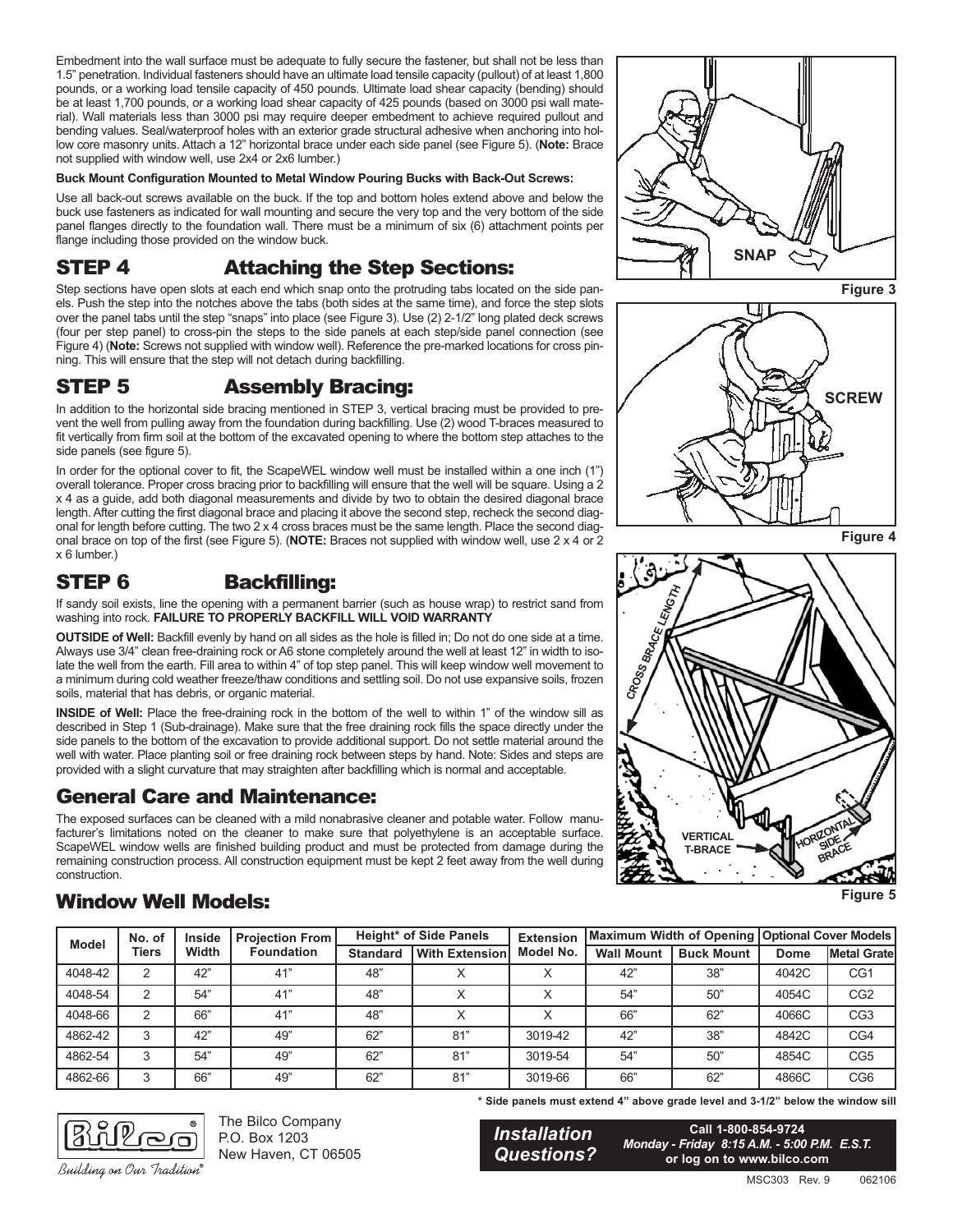## *SCAPEWEL*® **Instrucciones para el ensamblaje y la instalación** LEA TODAS LAS INSTRUCCIONES ANTES DE LA INSTALACION

*IMPORTANTE: Revise los códigos de construcción locales en relación con las normas y los requerimientos de salida para pozos de ventana*

## PASO 1 Excavación

**Antes de la excavación:** Verifique todas las instalaciones de utilidades subterráneas que puedan afectar la instalación de los pozos de ventanas (por ejemplo, gas, electricidad, aspersores, etc.). Antes de traer las maquinarias, verifique los requerimientos de espacio de los equipos.

**Excavación:** Cave el área para permitir el espacio de trabajo adecuado y el espacio para el pozo de ventana (2 pies como mínimo). Retire las rocas grandes y los escombros del área excavada. Cave por debajo de la abertura de la ventana según sea necesario para el sub-drenaje apropiado (vea las instrucciones siguientes acerca del sub-drenaje) y cree el espacio para los paneles laterales y los soportes verticales del pozo de ventana (vea el PASO 6).Verifique las condiciones de profundidad de congelación locales para evitar que se levanten los cimientos.

**Sub-drenaje:** El ScapeWEL está diseñado para drenar directamente hacia un manto de rocas de drenaje libre establecido por debajo del pozo. Si existe un sistema de drenaje perimétrico, se recomienda conectar el drenaje del pozo a dicho sistema mediante una extensión de tubería desde la línea de drenaje hasta la base del pozo. Después de instalar el pozo de ventana, rellene el fondo del pozo con rocas limpias de 19.05 mm de drenaje libre. De no haber un sistema de drenaje perimétrico, se debe excavar el área por debajo del pozo hasta el tope del lecho de cimiento y rellenar con roca limpia de 19.05 mm de drenaje libre para obtener el volumen de drenaje máximo.

## PASO 2 Cimientos y mediciones

**Preparación de los cimientos:** Limpie el substrato de cimientos de tierra, escombros o exceso de concreto que puedan obstaculizar el contacto completo del borde de montaje con la pared de cimiento. Asegúrese de que haya al menos 101.6 mm de material de cimiento entre los fijadores y la abertura de la ventana (vea la figura 2).

**Selección del método de fijación a la pared:** Cada panel lateral está equipado con un borde de montaje universal con ranuras pre-taladradas para facilitar la instalación. Estos bordes de instalación versátiles de aluminio permiten fijar el pozo de ventana directamente a la pared de cimiento o al marco estructural de metal.

*Colocación del borde de montaje a la pared:* Los bordes de montaje vienen colocados de fábrica en su posición para fijarse directamente a la pared de cimiento de concreto (las ranuras del borde están ubicadas por afuera del pozo de ventana).

*Colocación del borde de montaje al marco estructural:* En la posición de montaje en el marco estructural, se han diseñado bordes para acomodar los marcos estructurales de metal para ventanas con sistemas de anclas de explansión y tornillos. Para acoplar los bordes al marco estructural (las ranuras del borde están ubicadas por dentro del pozo de ventana), retire los tornillos que sostienen los ángulos de las

ranuras a los canales del panel, invierta los ángulos derecho e izquierdo (asegurándose de que las ranuras tengan el lado derecho hacia arriba) y fíjelos nuevamente a los orificios perforados previamente del canal, con la parte estrecha de las ranuras hacia adentro. *(nota: La posición del borde del marco estructural se puede usar también para montar en la pared en instalación de remodelación, lo que elimina la necesidad de excavar en exceso).*

## **Medición de la ubicación de las anclas de expansión para el montaje a los cimientos:**

*Medición de orificios horizontales:* El pozo de ventana ScapeWEL se debe centrar en la abertura de la ventana en los cimientos. Mida y marque el punto central de la abertura de la ventana. Usando la tabla de la derecha, busque la dimensión para el modelo del pozo de ventana y la posición del borde que va a usar. Centre esta dimensión en el punto central de la abertura de ventana y marque los extremos en los cimientos. Trace una línea de plomo vertical en estos puntos con un cordón con tiza.

*Ubicación de los orificios verticales:* Coloque la parte superior del pozo en los cimientos, al menos 102 mm sobre el lugar donde estará el nivel del suelo acabado. Para que la ventana se abra, el pozo debe colocarse con el fondo de la muesca de cubierta en los paneles laterales sobre la hoja de la ventana que se abre. Si está instalando el pozo en un hogar existente cuyos paneles de revestimiento lateral están a nivel del suelo o cerca de éste, puede ser necesario alejarse de los cimientos, al ancho de los

**Distancia horizontal de los orificios para las anclas para el anclaje de apoyo Posición del borde para el montaje en la pared Posición del borde para el montaje en el marco Número de modelo** 4048-42 4048-54 4048-66 4862-42 4862-54 4862-66 1270 mm 1565 mm 1870 mm 1260 mm 1565 mm 1870 mm 1038 mm 1343 mm 1648 mm 1038 mm 1343 mm 1648 mm

#### **NOTA: Todas las medidas son para los orificios marcados "B".**

paneles de revestimiento, usando madera tratada de al menos 139.7 mm de ancho (por ejemplo, 25.4 x 152.4 ó 50.8 x 152.4). La muesca del tope de los paneles laterales debe estar despejada para permitir el uso de una cubierta opcional (vea el PASO 3). Es esencial que la penetración de las anclas se ajuste adecuadamente para garantizar la profundidad requerida en los cimientos.

**Ubicación del orifico para el ancla para el montaje al marco estructural de la ventana:** Para un montaje directo al marco estructural de la ventana con tornillos para pozo de ventana, convierta el borde de montaje a la posición de montaje en el marco estructural como se describe anteriormente en esta sección y use los orificios correspondientes que se menciona a continuación.

Los orificios "M" de los bordes son para los marcos estructurales de ventana de la marca Monarch

Los orificios "B" de los bordes son para los marcos estructurales de ventana de la marca Boman-Kemp

*Los paneles laterales se deben fijar a la pared de cimiento o al marco estructural de la ventana antes de fijar los paneles escalonados.*

# PASO 3 Montaje de los paneles laterales

Se usarán las ranuras marcadas "B" de los bordes tanto para la posición del borde para montaje en la pared (ranuras hacia afuera del pozo de ventana) o la posición del borde para montaje en el marco estructural (las ranuras hacia adentro del pozo de ventana). Use como mínimo seis (6) sujetadores por borde de montaje (12 por pozo), con 2 en la parte superior y 2 en la parte inferior. (**NOTA:** Los sujetadores no se incluyen con el pozo de ventana. Los mismos deben estar diseñados y apropiados para el material de la pared a la cual se fijarán. Los orificios del borde de montaje están diseñados para aceptar sujetadores de 6.35 mm de diámetro. El método de fijación debe adecuarse a las cargas de fijación que se impondrán sobre el pozo).





#### **Figura 2**

**Figura 1**